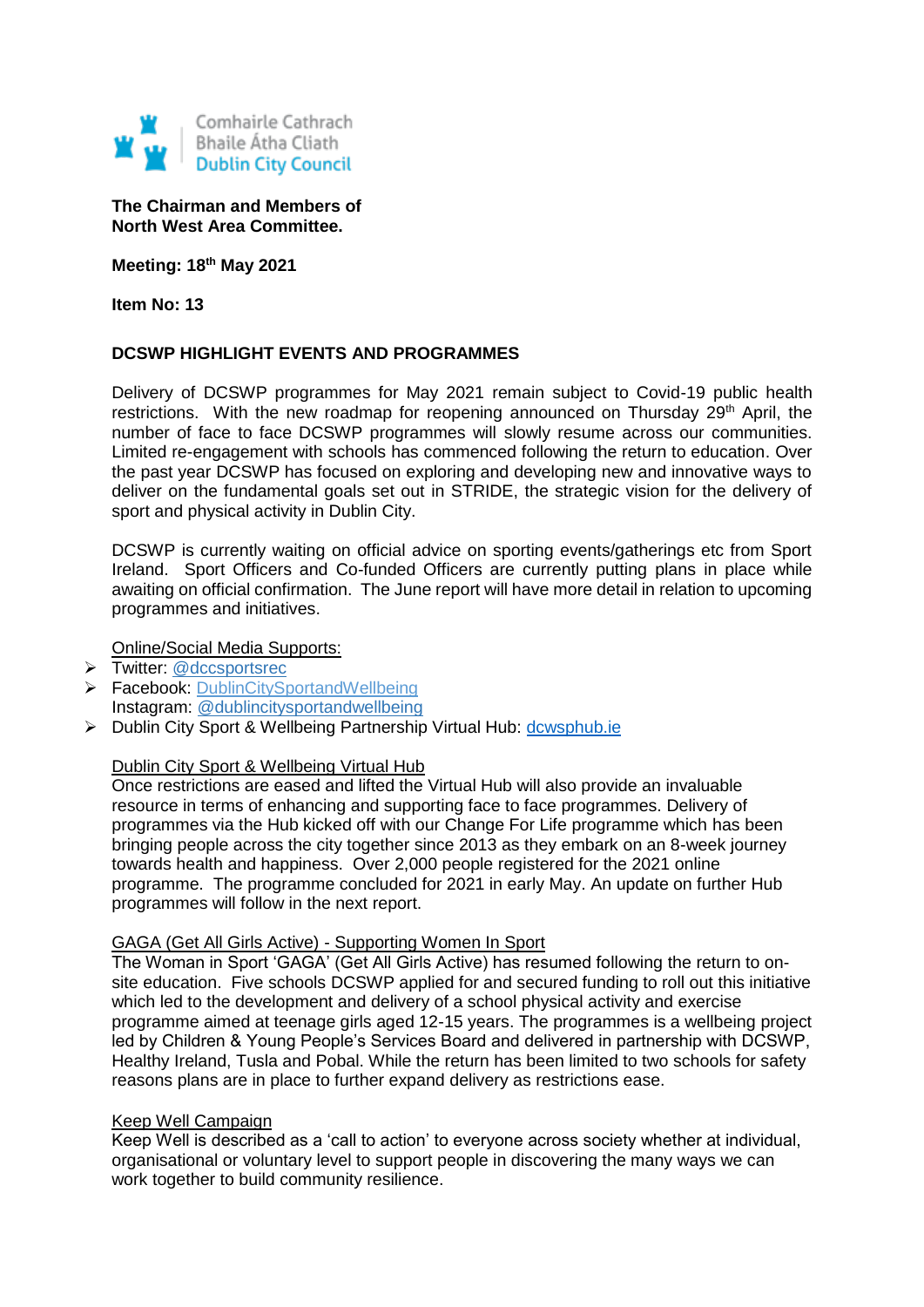With older people in our communities facing a lengthy cocooning period, supporting their physical and mental health in the confinement of home became a matter of priority for DCSWP from the start of the crisis.

When planning the online Keep Well Older Adult Programme, careful consideration was given to how DCSWP could best support people to keep active virtually. Officers worked closely with individuals to ease any concerns, advising on issues around technology and engaging with coaches familiar to many of our participants.

Chair-based fitness classes were chosen with adaptations in place to ensure the programme is fully inclusive. The classes are delivered every Monday, Wednesday and Friday from 11.30am and provide a mixture of fitness, pilates and yoga geared towards improving strength and balance.

- $\triangleright$  DCSWP reports weekly metrics to the LGMA via DCC's Transformation Unit and the Housing & Community Section.
- $\triangleright$  The final two Keep Well Initiatives are in the planning stages and will commence following the easing of current restrictions.

# **Orienteering**

In late 2020 DCSWP teamed up with Orienteering Ireland to support young people, families and adults of all abilities to take up something a little different. Training workshops delivered by Orienteering Ireland in October 2020 have provided DCSWP Sport Officers with the knowledge and practical understanding of teaching the basic skills of orienteering to get groups up and running. DCSWP has also worked closely with Orienteering Ireland around the use of technology to map parks and locations across the Dublin region that can potentially play host to orienteering programmes and maximise the delivery of this very positive outdoor initiative in parks and green spaces in the city.

#### **Training**

- $\triangleright$  Online Safeguarding Training to support compliance in local clubs and organisations resumed with Safeguarding 1 Training on 15<sup>th</sup> February. Training is provided by DCSWP Officers. Safeguarding 2 and 3 will be advertised following this and further programmes will be delivered on an on-demand basis.
- $\triangleright$  In partnership with CARA, the online Disability & Inclusion and Autism in Sport training programmes launched in 2020. This is part of a series of online Disability in Sport training programmes already in operation. The programme for 2021 is delivered on the first Tuesday of every month on an ongoing basis.
- Dublin City Sport & Wellbeing Partnership has recently been invited to apply for the CARA 'Xcessible' Bronze medal award. Through the Xcessible programme CARA enables Local Sports Partnerships to provide meaningful opportunities for people with disabilities to take part, sustain participation and excel in sport and physical activity. DCSWP has 12-18 months before providing evidence of our work and journey to the Xcessible Committee. DCSWP Sport Officers and Administrative staff are currently completing their Xcessible training to support the application.

# Sport for Young People – Small Grant Scheme 2021

Sports Clubs operating within the administrative area of Dublin City Council and affiliated to a National Governing Body have been invited to apply for financial assistance from the Sport for Young People – Small Grant Scheme (4-21 years of age) which is funded and administered by Sport Ireland and the Dublin City Sport & Wellbeing Partnership. The scheme, its purpose and information on the application process, was advertised on 31<sup>st</sup> March on the DCC website and all social media platforms. It was also communicated via email to National Governing Bodies and over 180 clubs on the DCSWP club database. Clubs across the city were then afforded three weeks to submit applications before the